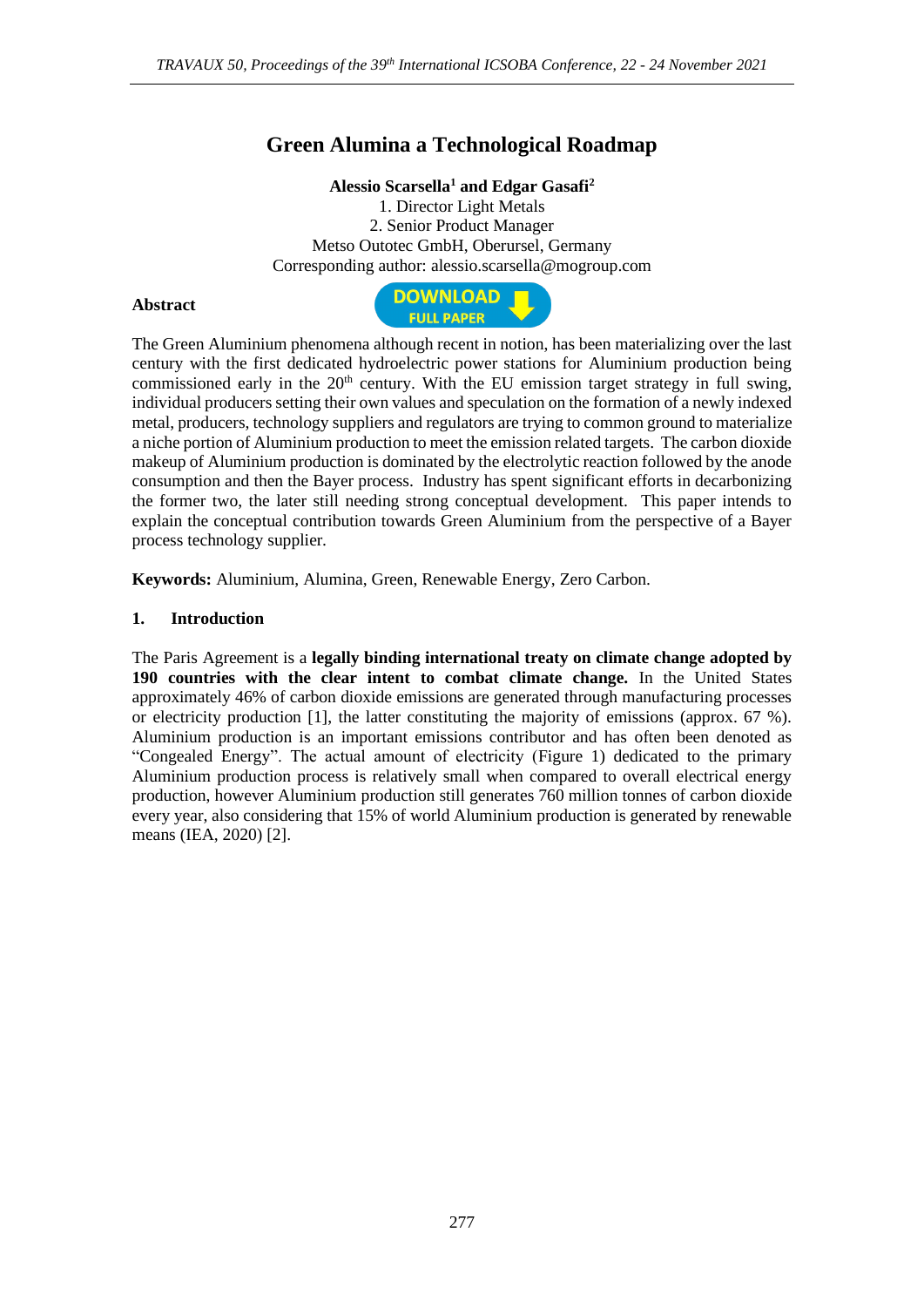

**Figure 1. Percentage of total electricity production directed to aluminum smelting by region (note only Aluminium producing countries were taken into consideration, IEA 2020).**

In recent years a series of primary Aluminium producers have flagged their intent to produce and market low carbon Aluminium with a specific carbon dioxide footprint of 4 tonnes of carbon dioxide per tonne of Aluminium. To complement these initiatives the European commission is proposing a carbon border adjustment mechanism, where the EU will start to equalize the price between domestic primary produced Aluminum against low carbon imports (European Carbon Border Commission, 2021). Arguably this trend is compounded by trading houses to facilitate the indexation of this new product separately. Considering that the Aluminium consumption in Europe is approximately 15- 20 % of total production (European Aluminium Association, 2019), this combination of initiatives certainly pushes producers and technology providers to achieve a new benchmark in Best operating or Best engineering practice.

# **2. The Carbon Footprint of Aluminium Production**

The wide acceptance of the Bayer process and Hall-Heroult processes as being the benchmark for primary Aluminum production is a given. These process routes have received the majority of attention from an R&D, product management and engineering perspective and moving forward in the future, this is unlikely to change. The primary Aluminium production carbon footprint typically oscillates between 12-20 tonnes of carbon dioxide per tonne of Aluminium metal, the majority of this comes from the endothermic reduction process, followed by anode consumption and then the Bayer process. Major industry players have already invested in powering Aluminium reduction by renewable means (mainly hydroelectricity). The difference on the carbon makeup between Aluminium reduction fueled by non-renewable means versus renewable means is highlighted in Figure 2.

The technological advances of inert anodes such as the Elysis based partnership between Rio Tinto and Alcoa [5] and UC Rusal's own development [7] is slowly turning into a full-scale commercial rollout followed by a new benchmark in technology for the primary Aluminium smelting process. The full-scale implementation of renewable energy into primary Aluminum production coupled with inert anode technology could definitively mean an Aluminium carbon footprint of 2.5 tonnes of carbon dioxide per tonne of Aluminium is realistic, which largely leaves the Bayer process itself as the last node to untwine, and although a "*Zero Carbon Aluminum billet*" maybe stretching reality, however a significant reduction in the carbon footprint is definitely within reach.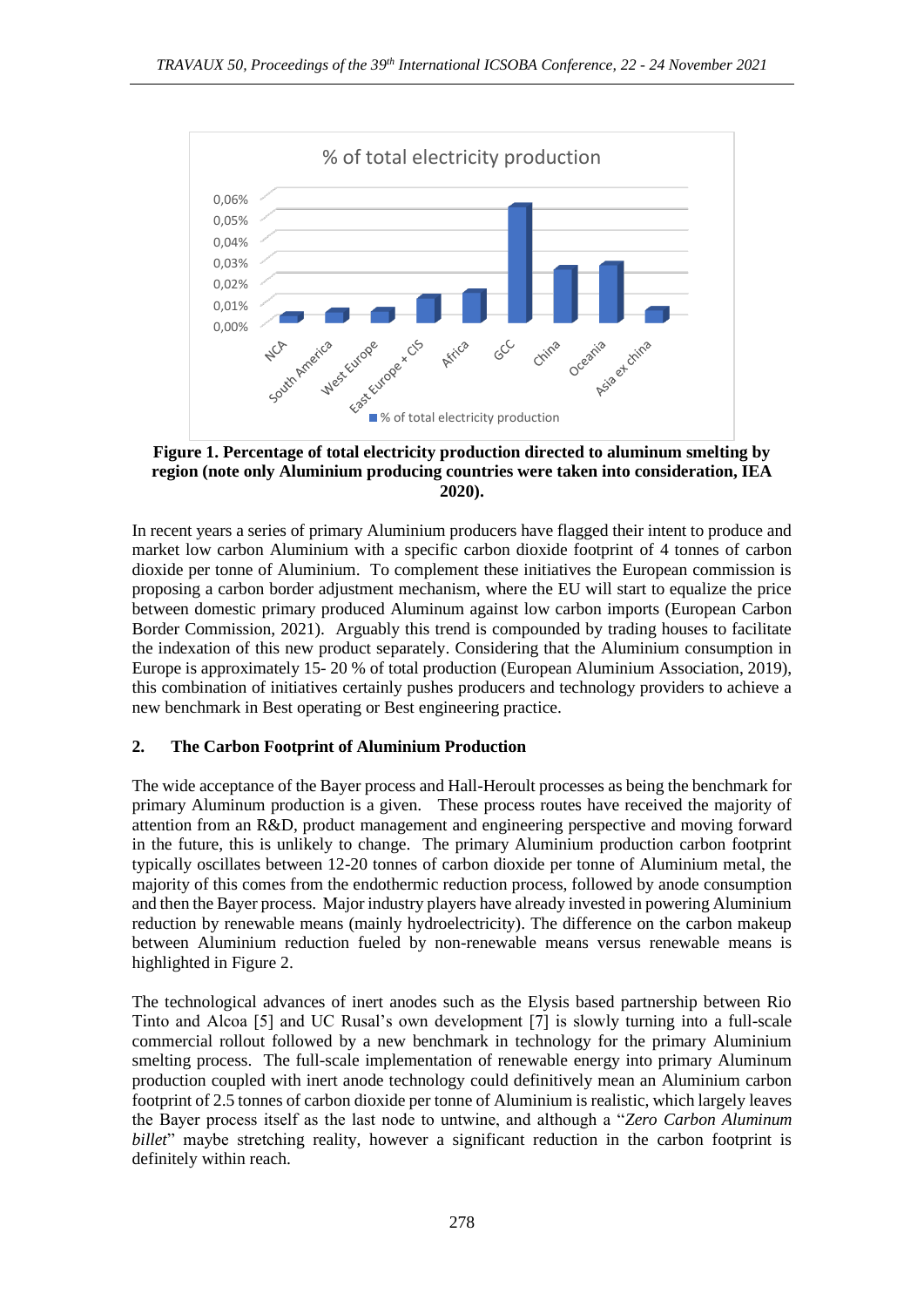

**Figure 7. Aerial view of Metso Outotec's Hydrogen driven circulating fluid bed iron ore reduction plant built in Trinidad.**



**Figure 8. Ground level view of Metso Outotec's Hydrogen driven circulating fluid bed iron ore reduction plant built in Trinidad.**

# **5. Conclusion**

This manuscript introduces the highlights associate with decarbonizing the Bauxite to Alumina value chain as a contribution to overall Aluminium value chain decarbonization. The challenge associated in decarbonizing the alumina production process is highly orientated around key energy sinks and their interaction with energy "*conduits*" capable of relaying the renewable energy source to the intended destination. Each concept needs to be carefully considered based on the technology available, however the level of technical maturity based on capacity will ultimately determine the technology selected. This latter aspect is clear for the hydrometallurgical section of the Bayer process, as the technology selection would clearly depend on the size of individual technologies and the willingness of technology suppliers meeting a certain thermal demand.

# **6. References**

- 1. United States Environmental Protection Agency Agency, U. S. (2019). *Overview of Greenhouse Gases*. Retrieved from https://www.epa.gov/ghgemissions/overviewgreenhouse-gases.
- 2. Aluminium, E. (n.d.). *Aluminium Digital Activity Report 2018-2019*, Retrieved from https://www.european-aluminium.eu/activity-report-2018-2019/market-overview/.